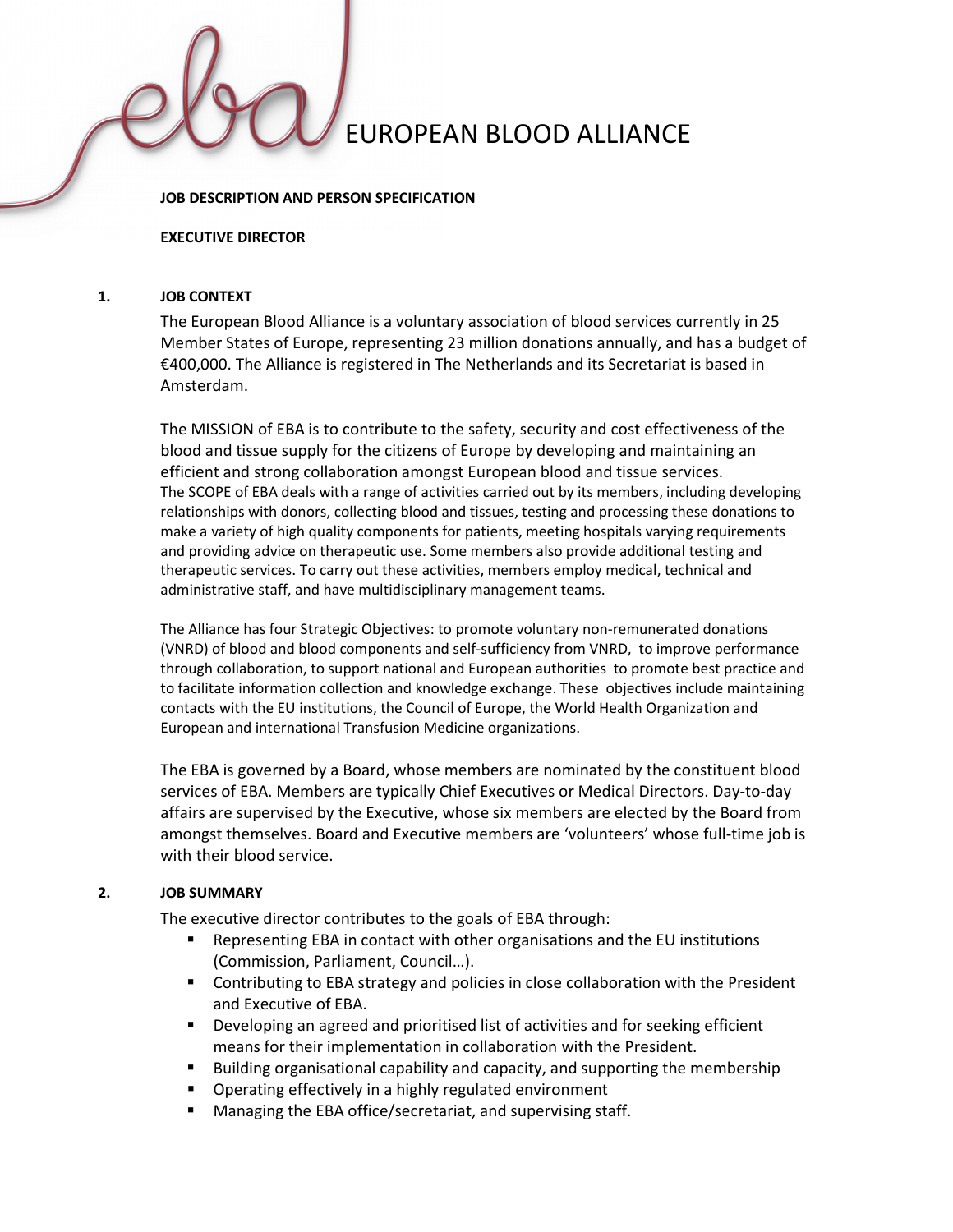### 3. ACCOUNTABILITY

The Executive Director is accountable to the EBA President. Targets are provided yearly by the Board Meeting.

### 4. MAIN DUTIES

## 4.1. Representing EBA in networking and maintaining contacts within and outside EBA:

- Maintains liaison with all EBA Board members, keeps them informed and organises ad hoc enquiries on behalf of members and provides substantial assistance to members if necessary
- Maintains close liaison with European Commission, European Parliament and individual MEPs on all matters of interest to EBA members. This includes regular face-to-face meetings with key contacts
- Supports President, Executive and Board members in their contacts with European Commission, Parliament and Council
- Liaises and networks with all other organisations which are of interest of EBA, like Council of Europe and other (global) organisations
- Exploits any opportunities to enhance EBA's reputation and influence Goal:

EBA represented within and outside EBA, such that EBA is known in the global blood supply field and the positions of EBA and its members are brought to the forefront.

## 4.2. Contributing to EBA Strategy and Policy

- Keeps up with all EU and/or EC information, monitors the progress of EU legislative initiatives on all matters of relevance to EBA members and alerts the President accordingly; provides support to the EBA Executive in developing a plan when EBA action is deemed necessary, and takes responsibility for its implementation
- Undertakes research to assist in developing EBA strategy and policy.
- Writes articles and publications on EBA's standpoints and matters relevant to the members of EBA
- Provides support to the EBA Executive to ensure that EBA strategy is regularly reviewed and updated.

Goal:

EBA strategy up-to-date and EBA standpoints made clear in articles and publications

## 4.3. General tasks

- Provides support to the President and Executive at international meetings and conferences.
- Maintains liaison with potential members and provides assistance in preparing for membership.
- Works in close collaboration with the EBA Secretariat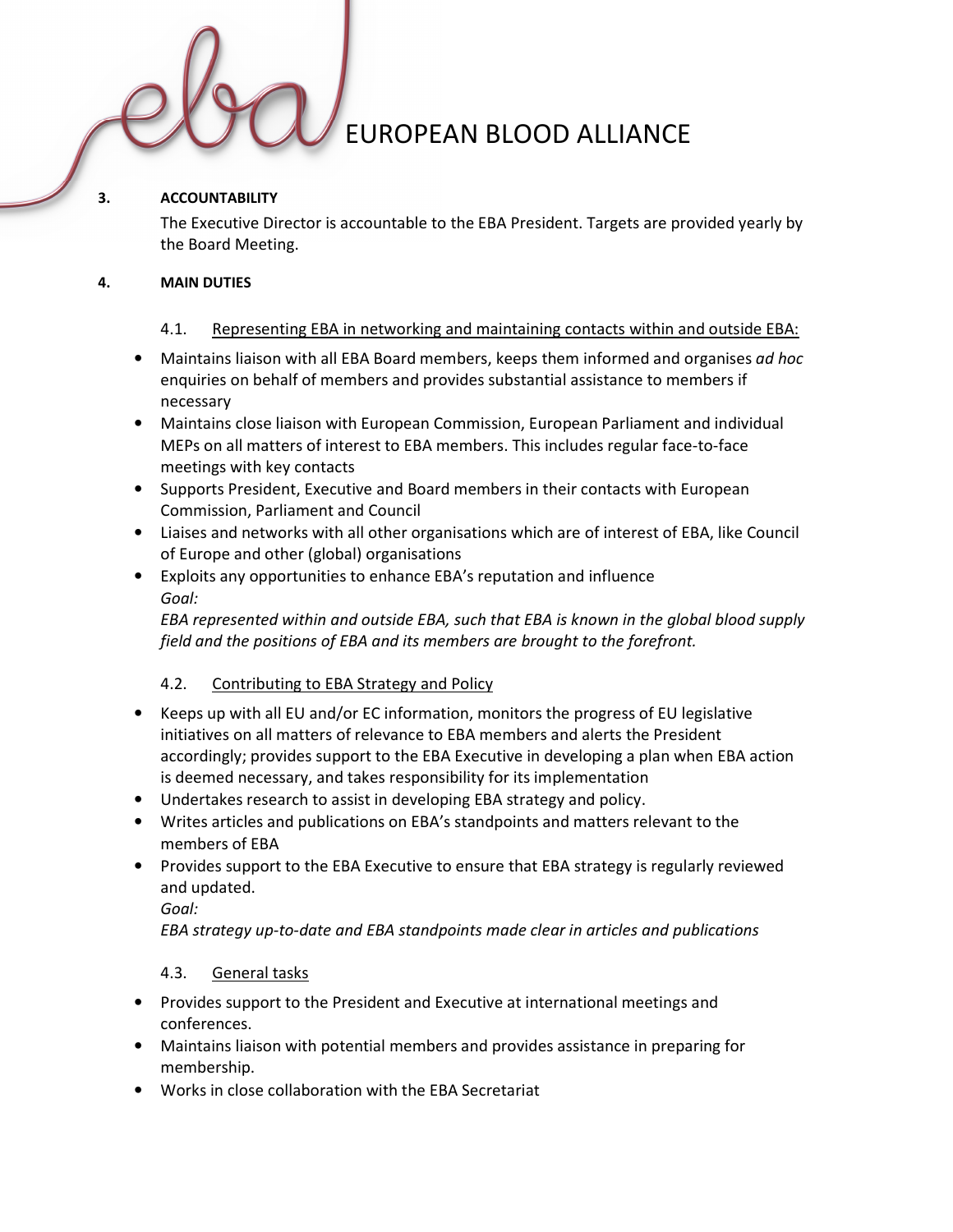• Performs all other tasks within the main goals of EBA in general and the function specifically Goal:

EBA's members and Executive assisted

#### 5. PERSON SPECIFICATION

The successful candidate must be able to demonstrate achievements in Leadership and in the ability to build organisational capacity for a membership organization, and in one of the two following criteria:

- Content knowledge of blood banking;
- and/or a track record of networking and interacting with EU bodies and above all, being able to demonstrate influence and tangible results.

Additional areas of expertise are as follows:

- Able to work independently and target driven
- Readiness to take the initiative, whilst maintaining close liaison with the President and Executive when consultation is necessary
- Excellent communication skills, needed for networking, lobbying and liaising with member states and (global) organisations
- Sensitivity to cultural differences between European countries
- Fluency in spoken and written English essential; knowledge of French and/or German an advantage; well able to express him/herself in contacts for EBA and in written articles for EBA
- Alert to changes and developments in the blood services and transfusion work field and able to incorporate these in the EBA strategy and relate these to the members and executive board

#### 6. PRACTICAL INFORMATION

The EBA office is located in Amsterdam; candidates must live within reasonable commuting distance. Frequent presence in Brussels will be necessary, as is frequent travel – mostly within Europe.